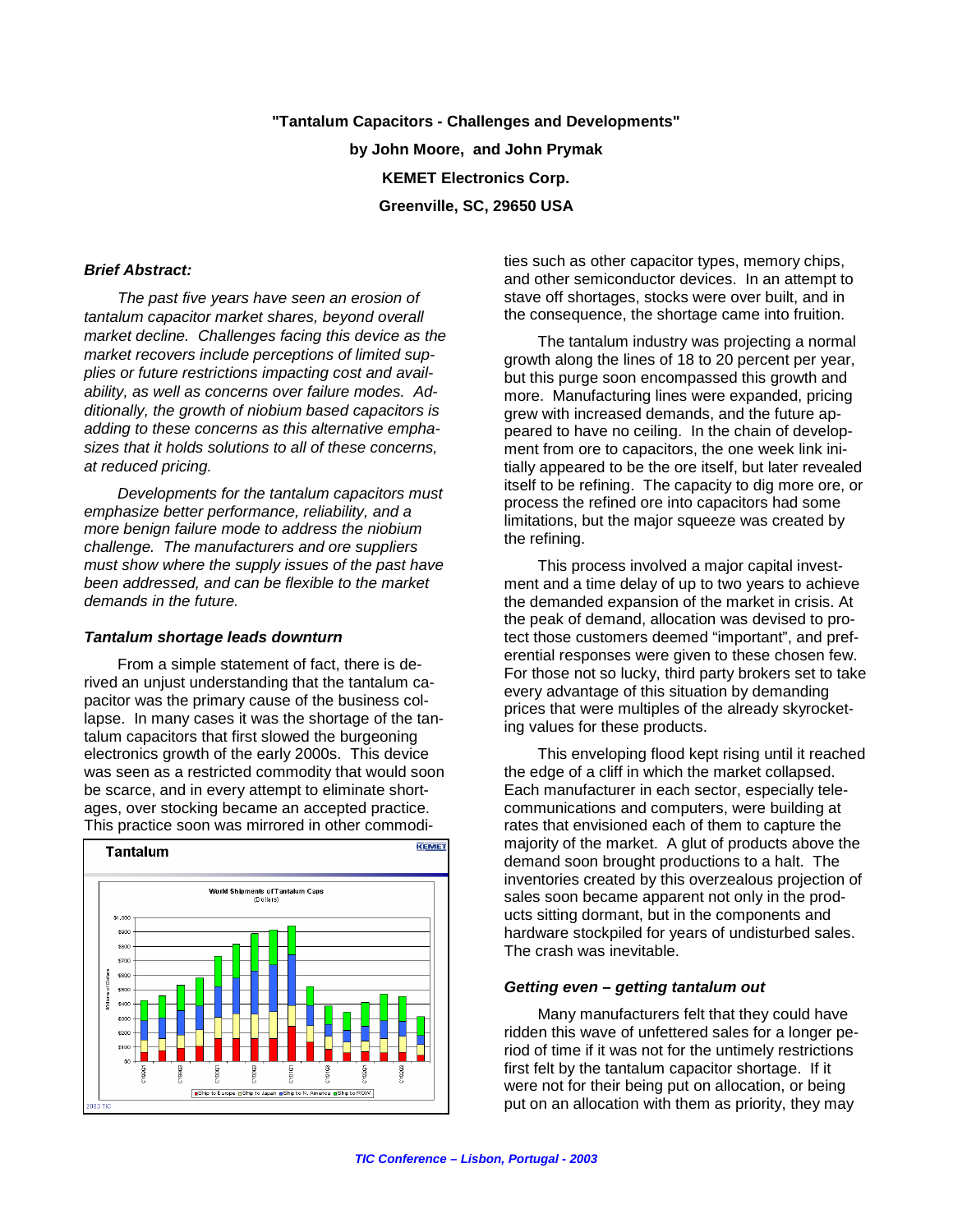have truly met their expectations of growth in this brief tidal wave of sales. The problem is that each would believe that they were the one cheated by the shortages, and tantalum was the first and leading commodity that created this shortfall.

Now the bubble has burst, and lessons are demanded to be learned from this experience. In unison, the finger of guilt pointed to the tantalum capacitors. If this is accepted, then how can the future be protected from any villainous effects from this commodity device? Easy, eliminate them from the future.

### *Claims against tantalum*

First, the profits of these tantalum capacitors in these furious days rose enormously. There were claims that the market was being strangled to drive up the pricing; but this ignores that the manufacturers made every attempt to expand their capabilities to meet the increasing demands. It would have been more profitable for any manufacturer to expand his capability tenfold to cash in on the margins that were created in these times. Such and expansion by any one of the manufacturers could have immediately shifted positions they would hold in the market in comparison to their competitors.

If it wasn't the manufacturers, then the mob mentality soon picked out the ore suppliers as the culprit in this malaise. After all, there is just so much tantalum ore on this earth, and surely we must be running out of reserves.

Tantalum ranks as  $53<sup>rd</sup>$  of the elements in abundance on this earth. True, there is a limited amount of ore, but with present day usage, and projecting a growth rate of usage of 18%, there is enough ore being mined today to satisfy the world demands for the next 50 years.

What about these refiners living off the poor victims of the Congo wars, where people are killing each other for this mineral? As with any war, the properties accumulated through death should not be a measure of the brutality of the act, but the act of killing in itself should be held as primary point of disgust. As users of this material, we require that our suppliers assure us of the point of origin for these materials, and do not accept the war created supplies as acceptable in any manner.

Niobium is an alternative that offers a more abundant supply, less density, and higher dielectric constant, that when combined create a cheaper less restrictive solution. The problem with this alternative is that it requires a higher thicker dielectric to match the base reliability of tantalum, and the dielectric advantage disappears. It is also required to be refined form the ore, and the same refiners dealing

with tantalum, are required to refine the niobium. At this point the price advantages disappear.

Aluminum offers another alternative, but the wet electrolytes used in many of these are not applicable for surface mount solder processes. With the solid electrolyte, the disadvantage is in its volumetric efficiency – it cannot achieve the capacitance per unit volume that tantalum can.

### *Tantalum capacitor changes – MnO2*

The offerings from this industry have targeted their improvements to improve their efficiencies in power filtering and decoupling applications. The inherent problems in using MnO**2** as a cathode contact are relegated to two major categories: first, the high resistance of this semiconductive material creates high ESR (effective series resistance) and an accompanying capacitance roll-off; and secondly, the material is classified as an oxidizing element and contributes to the catastrophic ignition failures.

The high ESR multiplied by the discharge current creates a step voltage that robs the allowable voltage change allowed in a decoupling application, demanding higher capacitance to compensate for this theft. The structure of the pellet in this solid device also defines an RC-Ladder that prevents the device from acting as its capacitance value, and instead acts as a much lower capacitance value initially. Both of these faults require higher capacitance to be used than theoretically required.



Improvements in the methods of process and materials showed dramatic improvements with a 'Low-ESR' family of products released (T495). Manipulation of the anode pellet's geometry created multiple anode devices (T510) which lowered the ESRs further still.

The ignition failure mode for these devices is an exothermic reaction of pure tantalum combining with free oxygen that is driven out of the  $MnO<sub>2</sub>$  as the device goes into a failure mode. The failure is triggered by voltage (always voltage) stress that col-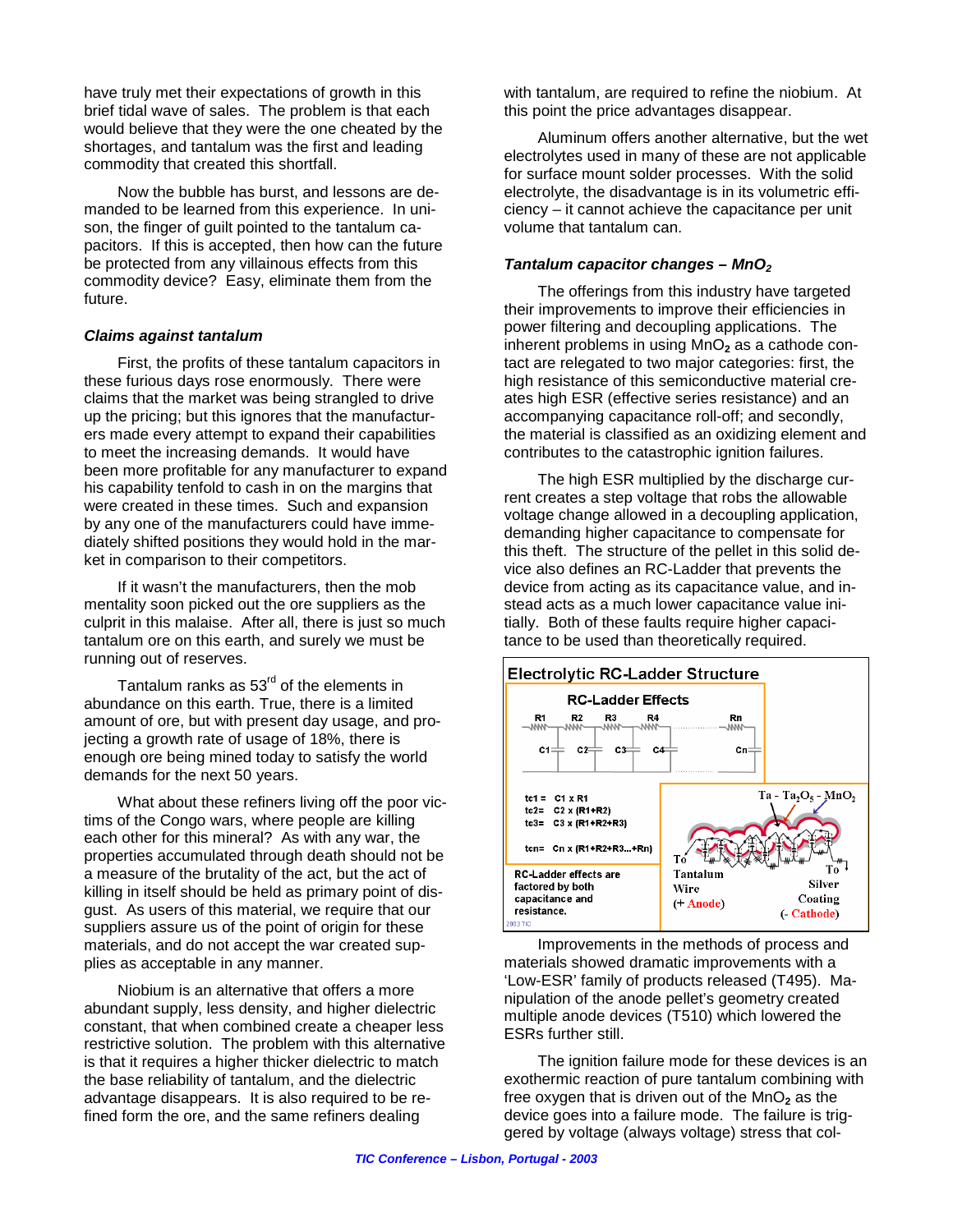

lapses the dielectric at a weak point. Current into this flaw generates heat to convert the dielectric from an insulative, amorphous structure, into a crystalline, conductive structure. Heat generated in this reaction creates a release of oxygen in the MnO<sub>2</sub> adjacent to the site, as well as heating the pure tantalum on the other side of the dielectric. Free oxygen in the presence of heated tantalum combines to form crystalline Ta**2**O**5**, and releases large amounts of energy as heat – the ignition.

Replacing this highly resistive material has always been a goal to impact its dominating effect on ESR; but, the material to replace it must allow some type of healing mechanism to occur.

### *Tantalum – Polymer*

The first commercial application of the conductive polymers was in 'anti-static' sprays for clothing. In this dispersed particulate, the polymer created a conductive film that prevented the isolation of charge into small areas.

As a substitute for MnO<sub>2</sub>, it had to have a selfhealing characteristic because we cannot make this angstrom thick film of Ta**2**O**5** without imperfection. There are two theories as to how these materials



create the healing effect.

One theory details that this material has almost no oxygen in its most conductive state. The absorption of oxygen in its chain structure creates an increase in resistivity – in much the same manner as oxygen depletion from MnO<sub>2</sub> creates an increase in resistivity for that material. The healing is activated when the polymer, in contact with the isolated fault site, is heated by the current through it and absorbs oxygen from the free space within the pellet structure. As this absorption increases in time, the resistivity increases and the fault current is "pinched" off.

The other theory relies on the low boilingvaporization temperature as the mechanism of healing. As the heat from the current increases in this material, it evaporates in time, leaving an open connection to the fault site. This mechanism creates a fusing effect whereby the fault site is disconnected form the circuit.



Besides the higher conductivity of this material it is almost entirely void of oxygen, we are replacing an oxidizing agent in the capacitive structure. As such, the ignition or exothermic reaction of the heated tantalum in a shorted capacitor must rely on the free, random oxygen in the package to become active. The results are that these device fail short, but their propensity for the '"spectacular" failure is dramatically reduced.

The improvement in ESR is not the same ratio of material resistivities, because we cannot load the system with a very thick application of polymer, like we can with the MnO**2**. Yet the ESRs of the tantalum-polymer are in the range of 50% to 30% of those using the MnO<sub>2</sub> system.

### *Aluminum Polymer*

Using the same conductive polymers as in the tantalum system, we now have the ability to create an anode structure using aluminum plates as the anode element and aluminum oxide as the dielectric. Unlike the previous capacitors with this structure, we

*TIC Conference – Lisbon, Portugal - 2003*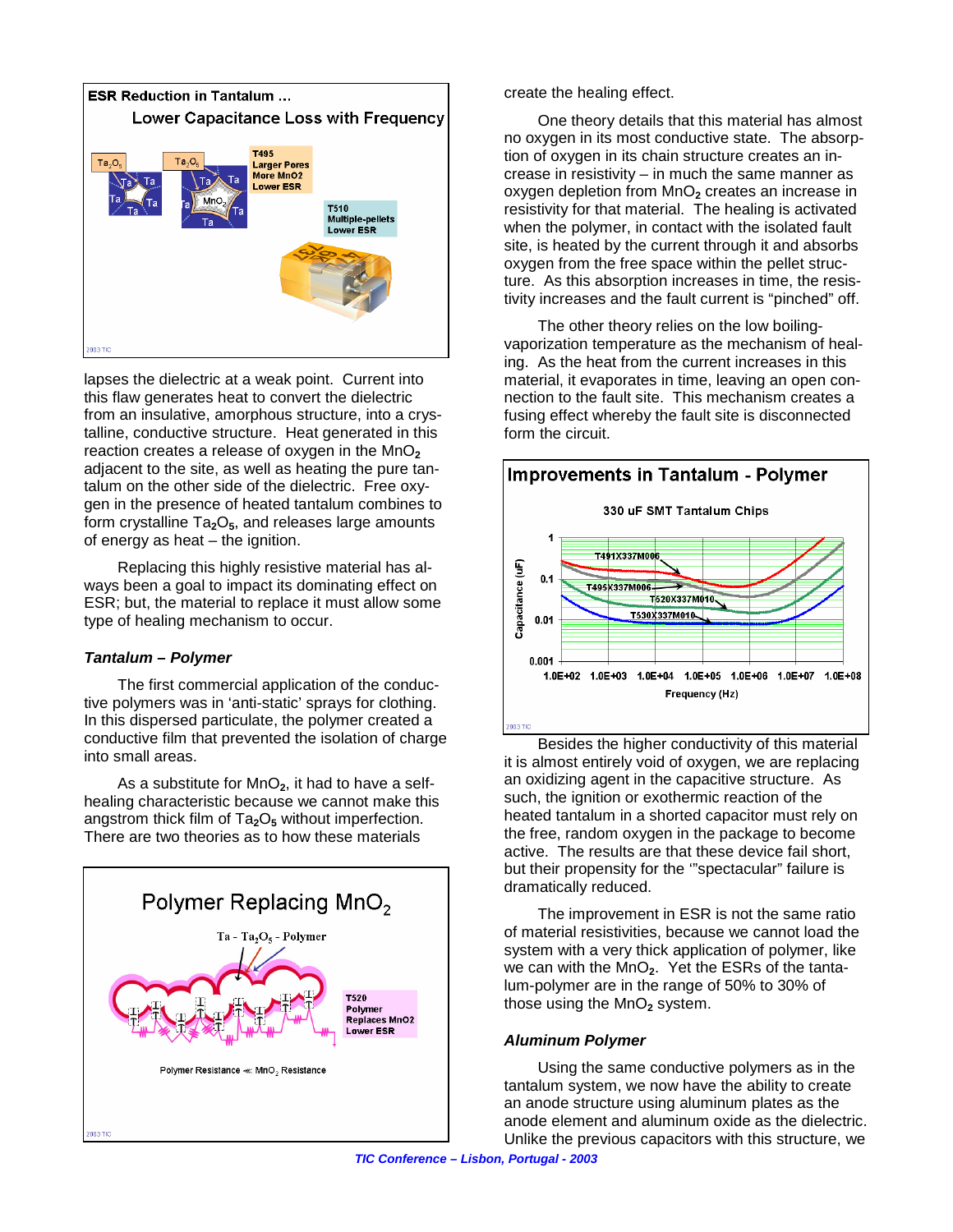can substitute the conductive polymers in place of the wet electrolyte for the first cathode contact.

It is built using etched aluminum foils, and the



dielectric is electrochemically created on the surface of the foil in contact with the electrolyte. The polymer is applied (polymerization) to the dielectric surface, followed by a thin film of carbon, then silver paint. The sliver pain is the outermost cathode contact and when the capacitor is built using multiple plates, a conductive adhesive is used to bind these contacts together with the leadframe. The anode contact is made by welding the other end of these plates to the leadframe allowing electrical connec-



tion to the aluminum base metal.

The change in structure basic from pellet to plate has an enormous impact on ESR for these devices. With a 47 µF capacitor (A700 series), we were able to achieve ESRs below 20 milliohms, a level we could not achieve until we were in the 680 µF tantalum capacitors, at that time. These devices are approaching ESR levels more like ceramic capacitors, with capacitance capability much higher than the ceramic. In addition, these devices have immeasurable loss of capacitance with applied voltage, whereas ceramics can loose a considerable amount of their capacitance.

Projections of ESR for the future are to be equal to comparative ceramic chip capacitors.

## *Niobium substitute for Tantalum*

Niobium is close to tantalum in the periodic chart and is a viable valve metal. There is no impetus to push niobium from a reliability and performance standpoint. The clear advantage that makes niobium a valid substitute for tantalum is pricing; just remember that pricing in many cases will rule the world. As the disparity in refined material costs become greater (niobium being lower), its penetration into the tantalum markets will rise.

Arguments discounting this material as poorer quality will be overcome by increasing the piece counts and still be cost advantageous. Present offerings of the niobium include nitrogen and oxygen doped materials – both offering higher stability over pure niobium. The key for this product's growth (as with all others) will be cost.

# *Ceramic substitute for Tantalum*

Most of the previous designs with tantalum that are being changed are being changed over to ceramics. Consider a filter circuit at 100 kHz, with a desired capacitance impedance of 100 milliohms. A perfect capacitor with no ESR and frequency independent capacitance would require a unit of 16 µF – using 22 µF as a standard EIA value. A standard tantalum chip (T491B226M006) would have an impedance of 582 milliohms at 100 kHz, because at this point the impedance is dominated by the ESR of the device. Looking at a ceramic chip offering of 22 µF in a 1206 chip size (X5R) would offer an impedance of 76 milliohms at this frequency – a viable solution for the filter. If the tantalum was designed in previously, it would have required a larger chip with lower ESR and higher capacitance to offer a viable solution – T495D157M010 has an impedance of 92 milliohms at 100 kHz. Now with the mandate to design out where possible, this 150 µF capacitor can now be substituted with a 1206 ceramic that is 1/8<sup>th</sup> the capacitance, and near that in volume.